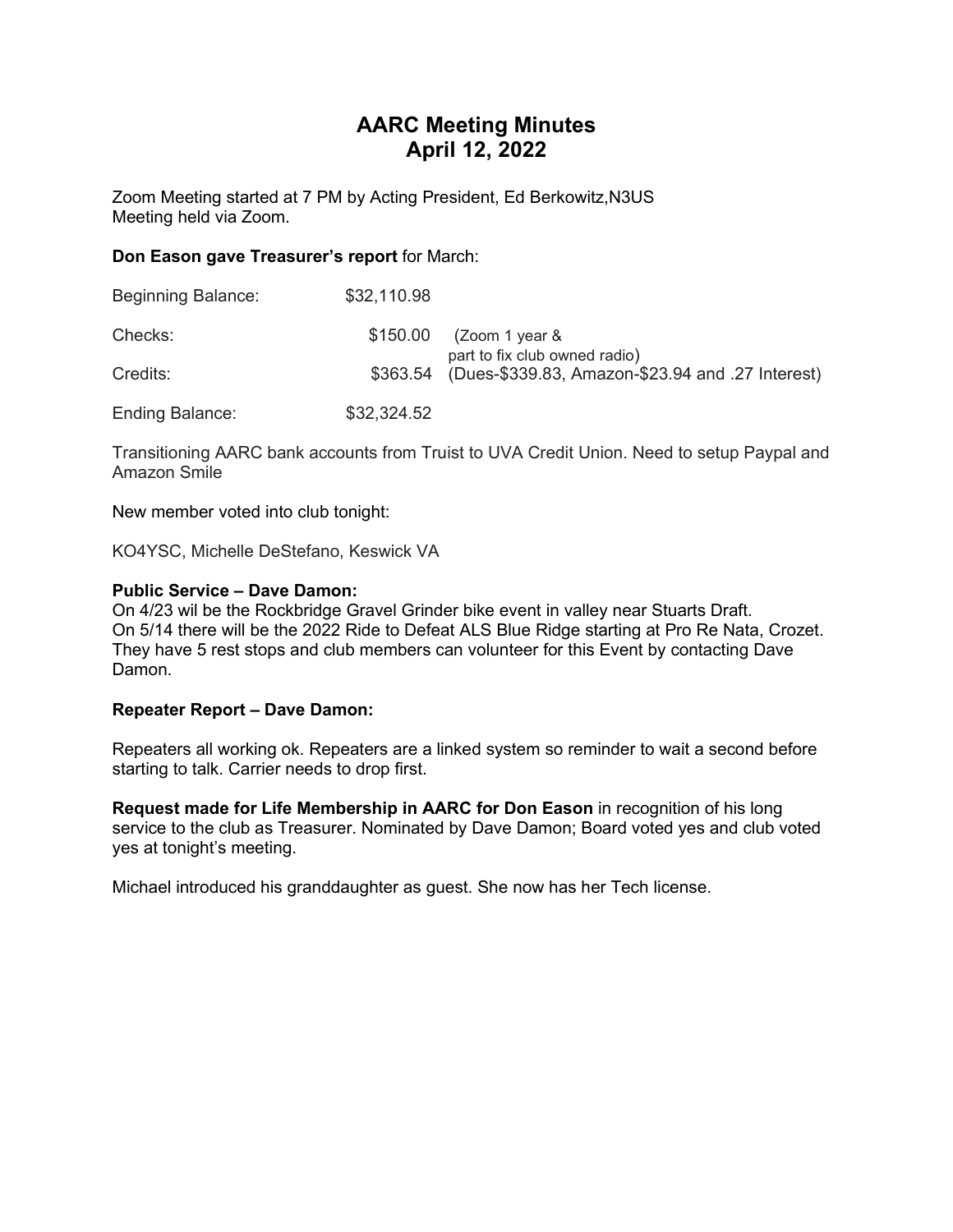Tonight's presentation is by Dennis Terribile, WR4I, who will talk about HF antennas.

He spoke about the main antenna types: towers and long dipoles for those with large lots, antennas based on limited space and CC&R communities and antennas for apartments. He also talked about testing antenna systems using Reverse Beacon Network, Weak Signal propagation report and the propagation Tools/Beacons that transmit signals every few minutes to indicate propagation conditions. Help for antennas are found in ARRL Antenna Manual, youtube videos, and our very own AARC Antenna team.

See attached file for Dennis' presentation.

## Field Day report – Bob Romanko:

FD planning proceeding. Location will be at Earlysville Fire Co. There are 16 areas of responsibility for the event; 11 are filled and 5 are still open. Discussion about preliminary setup of antennas at Earlysville.

Larry Eicher spoke about food for FD. In past years, club received food donations but due to restaurants having financial issues, the club will purchase food for FD. We do have some \$200 in VISA debit cards leftover from another club event.

John Porter reminded everyone to please pay dues for 2022 by May 1 when we will purge the membership list of those who have not renewed for 2022. .

The May club meeting will have new ARRL VA section manager and new emergency coordinator at meeting.

John will setup breakout sessions for after meeting.

Meeting adjourned by Ed at 8:16 PM.

Respectfully submitted,

Stephen Kramer KN4CJI **Secretary** 

# AARC Meeting Attendee List 4/12/2022

# 31 in attendance via Zoom

| John Porter         | KK4JP  |
|---------------------|--------|
| <b>Ed Berkowitz</b> | N3US   |
| James Owen          | K4CGY  |
| Steve Kramer        | KN4CJI |
| <b>Frank Haynes</b> | W4NUA  |